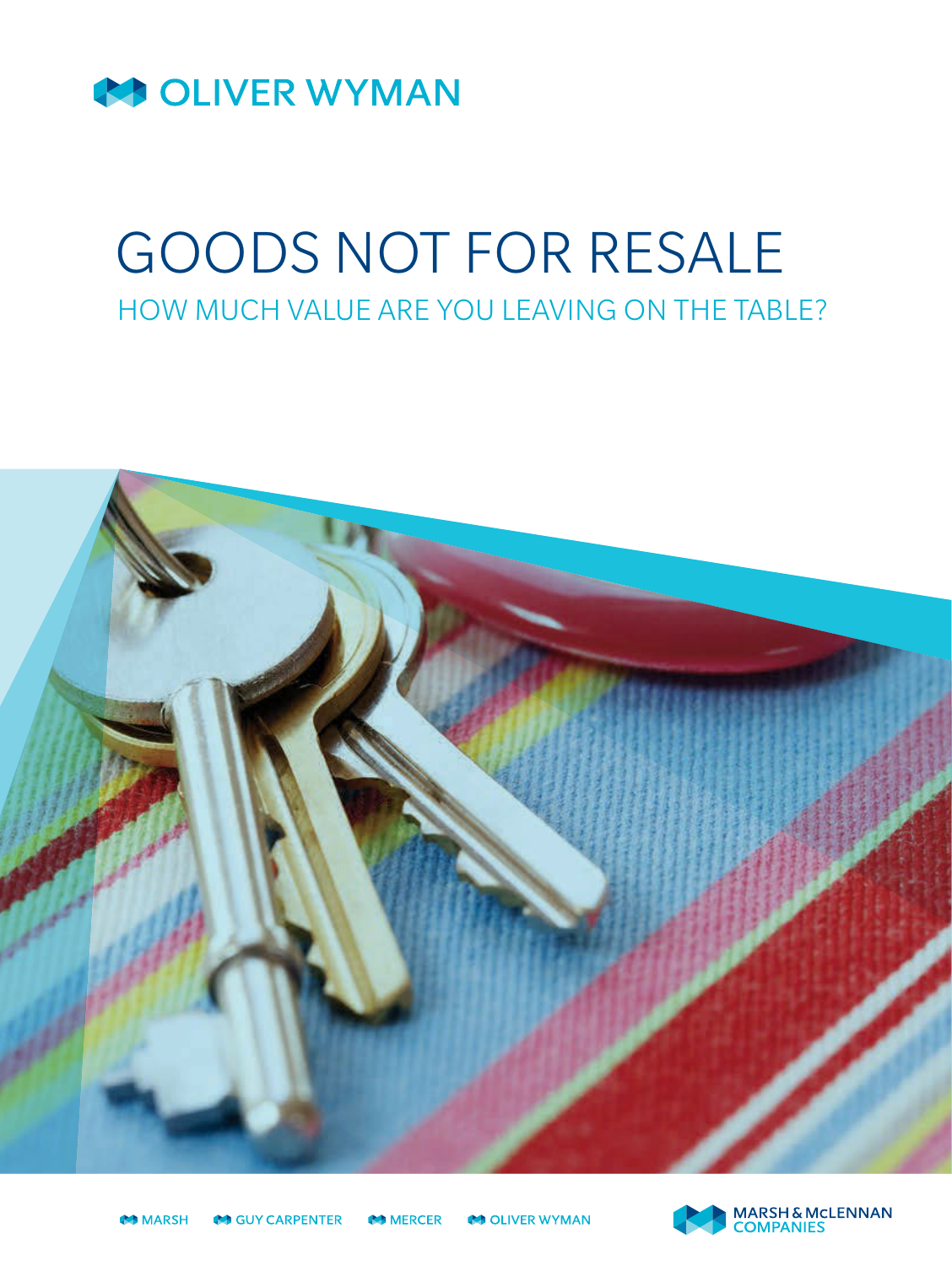## GOODS NOT FOR RESALE

HOW MUCH VALUE ARE YOU LEAVING ON THE TABLE?

In tough times, retailers are always looking to increase operational efficiency and reduce costs. But there's one place they seldom look hard enough: goods not for resale (GNFR). GNFR typically represents around 25% of a retailer's total operating cost, meaning that it accounts for 6–8% of revenues. Despite its importance, GNFR is rarely scrutinised in the same way as other costs such as in-store labour – making it a major source of untapped savings, even for retailers who have already tried clamping down on spend.

The simplest way to deal with GNFR is through temporary cost cuts or simplistic budget adjustments: "no travel and entertainment for the time being", "take 10% out of the marketing budget", or "no new computers this year". These approaches are often perceived by employees as arbitrary, and they don't generate sustainable savings. Because ways of working and patterns of spending remain unchanged, costs creep back and, in some cases, even increase.

Even for retailers that have run significant GNFR programmes or built dedicated groups to address GNFR, the untapped potential often remains considerable. How can this be? In simple terms, this is because many purchasing categories are not covered or only the basic performance levers are pulled.

Only a small number of retailers have successfully set up a holistic GNFR operating system, adopting best practices from leading manufacturing companies. This capability gives these retailers a real competitive edge, generating substantial and sustainable savings, while at the same time leveraging supplier innovations to improve commercial effectiveness and the customer experience.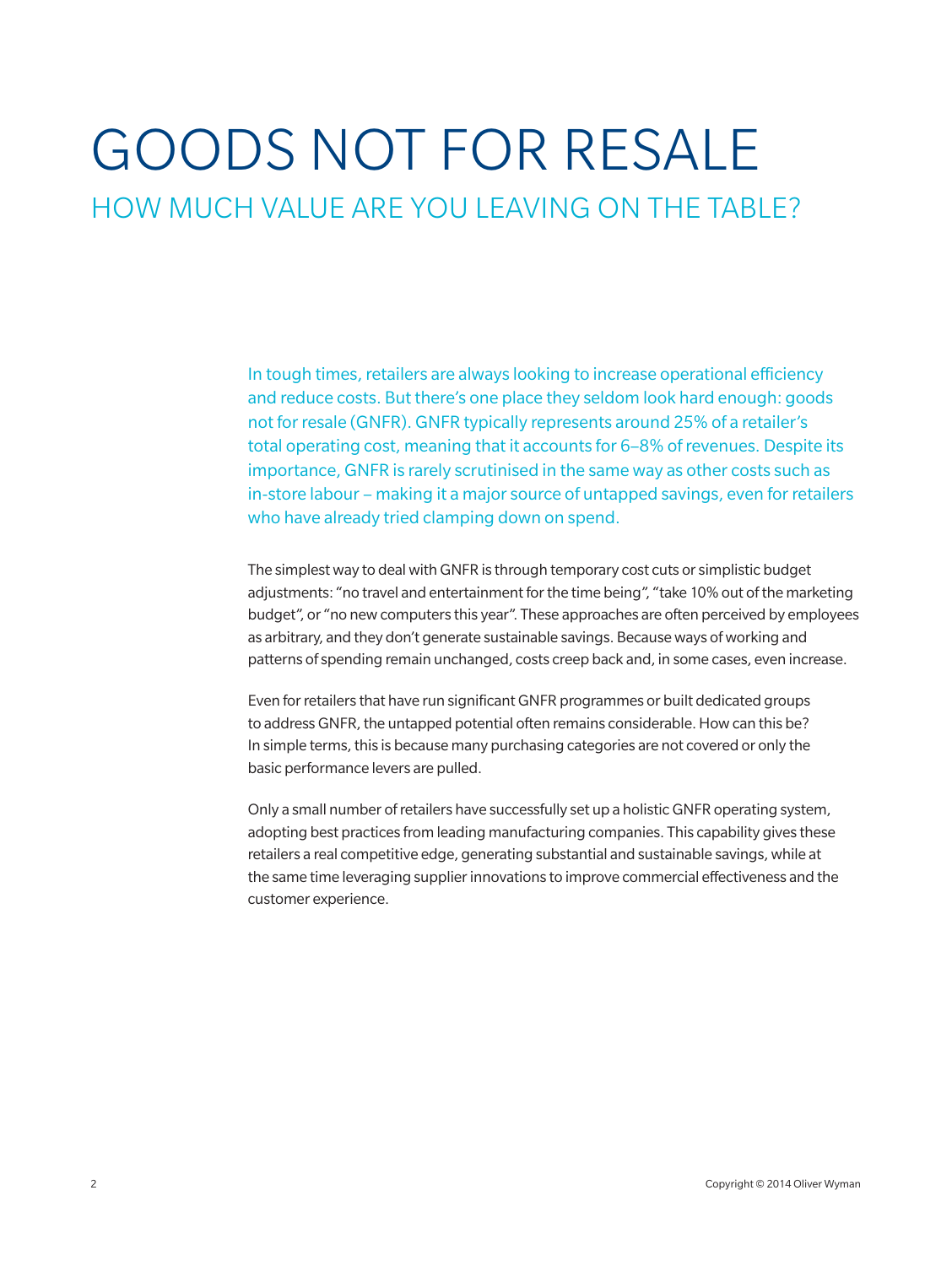## WHAT ARE GOODS NOT FOR RESALE?

A common belief is that GNFR consists only of simple products and services, such as bags and cleaning, and that it's simple to manage. This is wrong in a number of respects.

Firstly, GNFR has various segments that require different approaches, and where retailers' cost management capabilities tend to be at very different levels of maturity, as shown in Exhibit 1:

- Consumables (for example, checkout bags, packaging for fresh products, anti-theft devices) characterised by low unit prices, high purchasing volumes, a fragmented supplier base, and high volume purchase orders. In some ways these can be similar to goods for resale (GFR) when it comes to procurement
- Equipment (for example, store shelves, cooling systems, power equipment) requiring a comprehensive and often complex total cost of ownership (TCO) view, detailing several cost dimensions such as installation, maintenance, spare parts, and energy consumption
- Services (for example, IT services, cleaning, security, temporary labour) requiring complex standardisation and volume pooling arrangements across stores

Secondly, GNFR covers both operating expenses and capital expenditures, both of which require specific budgeting constraints and dedicated decision processes. This complexity makes it difficult to see the integrated financial picture: if real estate purchases elevators but operations pays for their maintenance and repair, it can be hard to know what they really cost.



#### Exhibit 1: GNFR MACRO SPEND CATEGORIES AND TYPICAL MATURITY LEVELS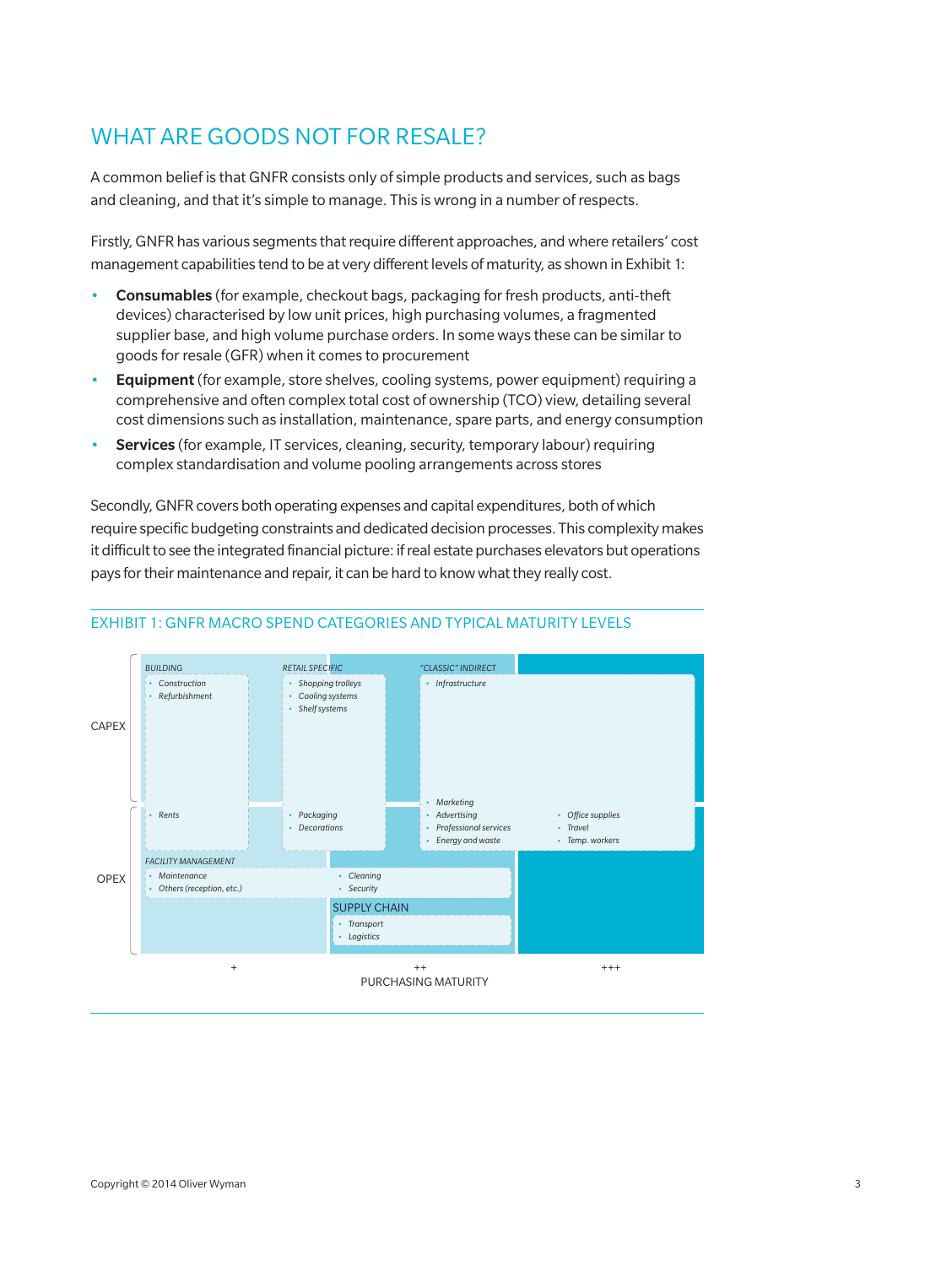Thirdly, some GNFR categories can be considered as highly sensitive, making them "exceptions to the rule" when it comes to managing costs. This can be because of:

- Internal organisational prerogatives: IT, marketing, and logistics, for example, are often "protected areas" outside the scope of procurement
- HR considerations: some policies may impact on employee morale (for example, travel and entertainment, company vehicles)
- Visibility to customers: cutting spend in customer-facing areas (such as store cleaning, checkout bags, cooling equipment reliability, or checkout systems) can translate into lost revenue

And finally, GNFR is characterised by large numbers of prescribers and users scattered throughout the organisation, meaning that decision-making processes are highly decentralised. This in itself gives rise to some major challenges. What this means is that retailers' scope is usually too narrow when it comes to managing GNFR expenditure. In general, the spending being considered accounts for less than half of the total cost base, and the ways retailers think about reducing it are too limited. As a result, most of the available value remains untapped.

### WHAT'S AT STAKE?

GNFR is a significant cost item, typically representing 6–8% of a retailer's total revenue. In our experience, there is scope to reduce GNFR spend by between 10% and 15% of savings over three years: a total cost reduction of 50–100+ basis points. In any retail sector, the value at stake is enormous. But achieving these results takes much more than simply optimising procurement transactions through renegotiation or volume pooling. Fundamentally, there are three ways to manage GNFR costs: buy cheaper, spend better

#### Exhibit 2: THREE PERFORMANCE MACRO LEVER TYPES TO BE LEVERAGED



GNFR SAVINGS POTENTIAL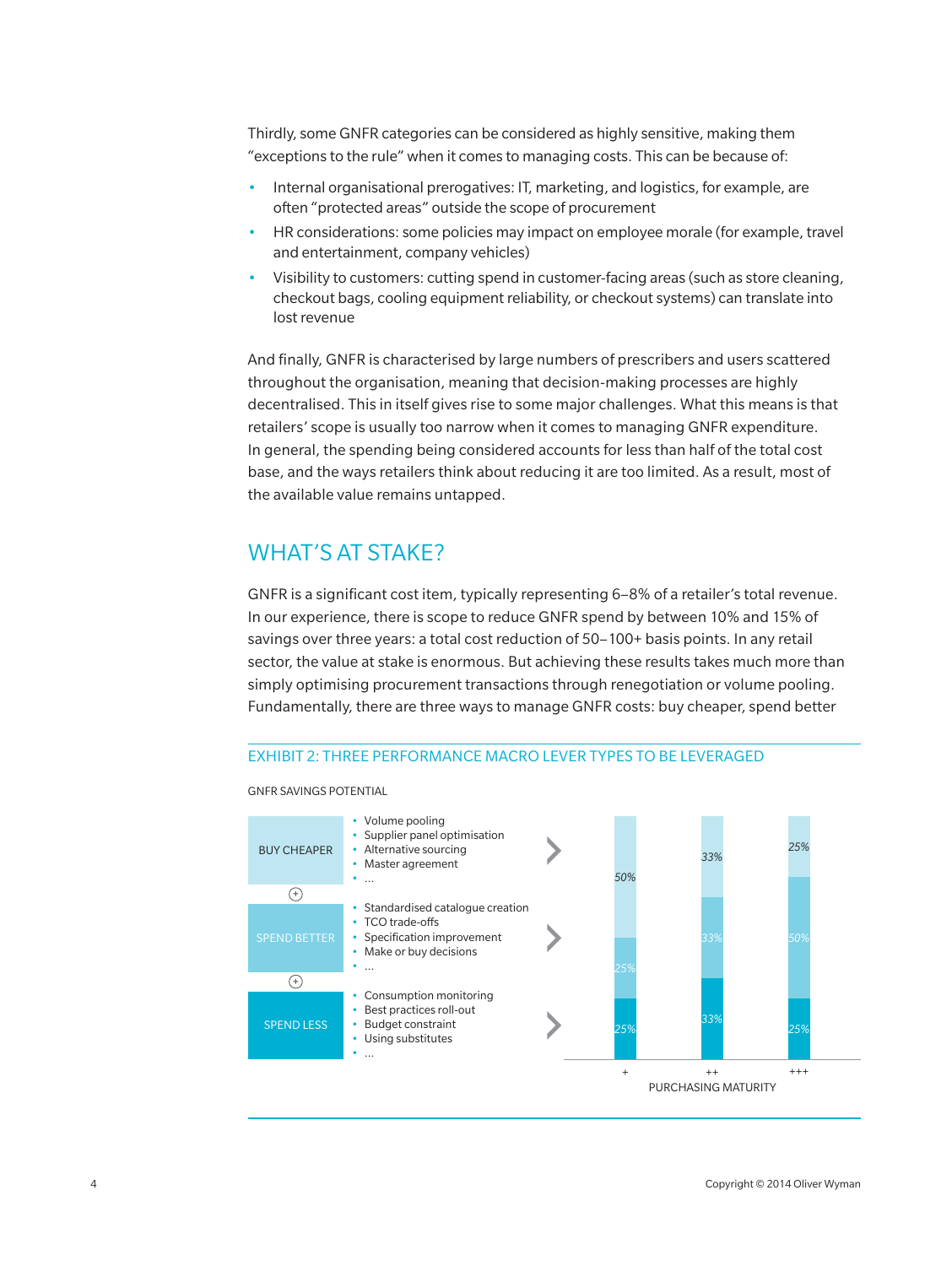and spend less – Exhibit 2 shows the savings potential of each. To get the most from GNFR optimisation, all three must be applied in a coordinated way.

#### BUY CHEAPER

Most retailers focus their GNFR cost reduction efforts on a subset of the things they buy, and on buying cheaper: in other words, purchasing essentially the same products or services for a lower price through enhanced competition, pooled volumes, or renegotiation with suppliers. Of course, this is often where quick wins are found and where there will be the least friction between procurement and the rest of the business. But innovative or alternative levers can offer additional savings: for instance, some retailers have set up disruptive antitheft devices or more creative sourcing schemes, leveraging low-cost countries sourcing price opportunities combined with their GFR import structure to optimise total costs.

#### SPEND BETTER

Spending better is about shifting the focus from the product being bought to the business need it satisfies. This might mean challenging specifications or ensuring the actual "need" conforms to catalogue standards; in all cases, the aim is to have an impact on the procurement activities downstream.

For instance, when specifications for store shelves are managed locally in different countries and for different formats, the final number of SKUs purchased can easily total several thousand, and this naturally constrains the buyers during negotiations. To reduce this complexity, some retailers have set up a common standard for shelf structures based on corporate rules combined with a catalogue of accessories, as shown in Exhibit 3. This enables them to take into account all local variations: each country can "rebuild" its own store shelves by using different accessories, and buyers can pool volumes based on simplified and common standard catalogues.

#### Exhibit 3: STORE SHELVES SPEND OPTIMISATION EXAMPLE



HOW TO LIMIT SKU PROLIFERATION WHILE KEEPING LOCAL MARKET SPECIFICITIES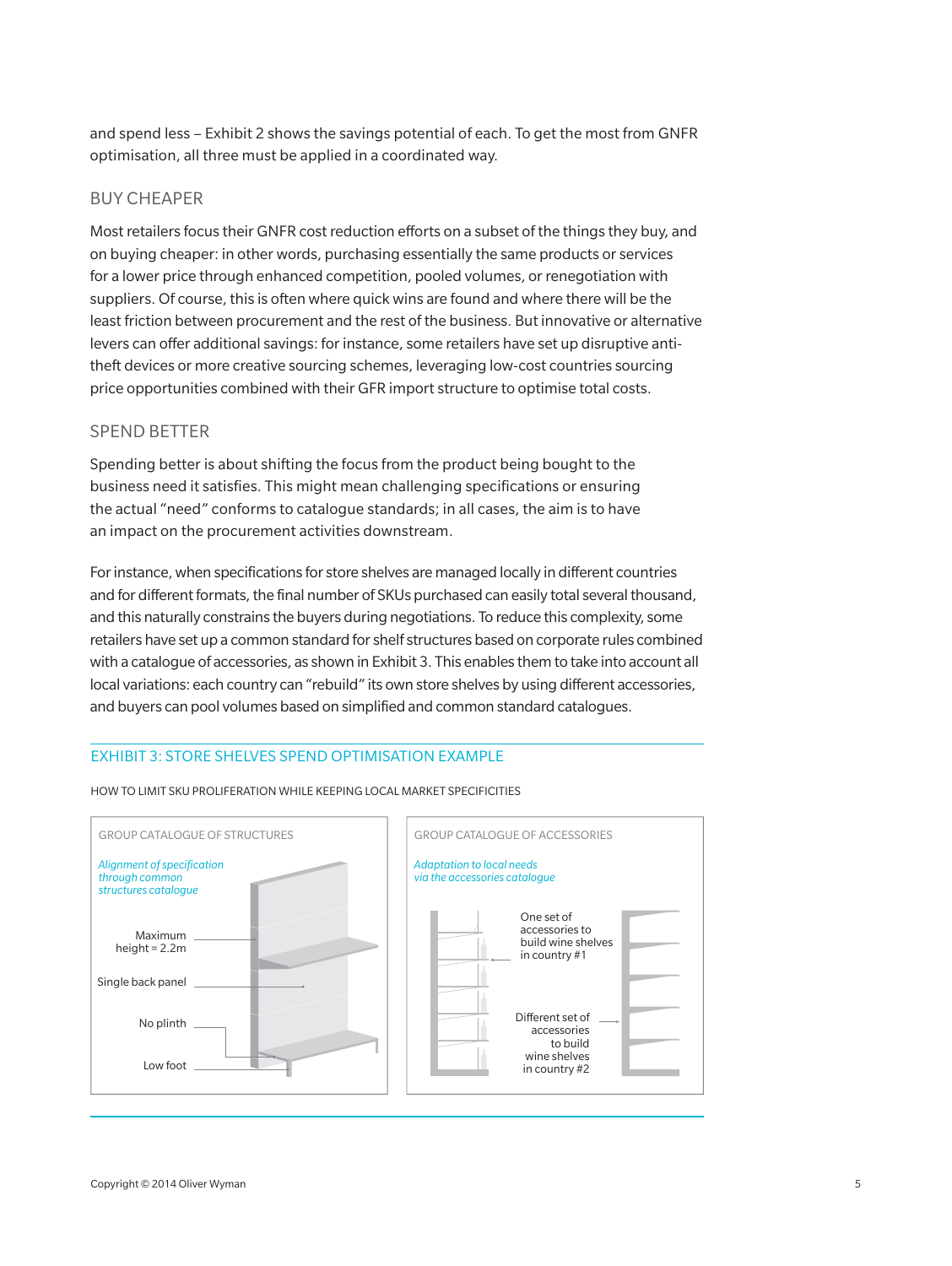#### SPEND LESS

Spending less – in essence, reducing volume – is conceptually simple but tricky to implement. In many cases it isn't worth optimising costs by buying cheaper and/or spending better unless consumption volumes are also tightly monitored. Spending less requires that consumption monitoring metrics are developed, shared objectives are defined, consumption rules and policies are set, and a culture of cost control is established – for every procurement category across the entire organisation.

Take in-store energy use, for example. Here there are several tactics a retailer might employ to reduce consumption. Energy consumption labels can encourage more efficient behaviour by store employees. Sub-area energy meters can monitor energy consumption profiles (areas, hours, seasonality) and be used to create action plans for optimisation. New, lower energy consumption target levels can be set. And communication programmes can be set up to enable sharing of best practices across stores and to create awareness among employees.

Moreover, optimising GNFR in these ways typically has positive side effects:

- Performance initiatives can reinforce the eco-friendly image of a retailer, such as energy consumption optimisation, biodegradable checkout bags, waste management optimisation
- Performance initiatives can also encourage more innovative solutions from suppliers, support the development of sales, or improve in-store productivity
- Finally, a GNFR costs initiative also has a positive "social" perception as it targets cost reductions without impacting on the labour force

## UNLOCKING THE POTENTIAL OF GNFR

In our experience, there are five different things a retailer needs to do to unlock the untapped value of GNFR cost optimisation:

#### 1. SUPPORT THE PROGRAMME STARTING FROM THE TOP – AND GO ALL THE WAY TO THE BOTTOM

CEO and CFO involvement is essential not only to create momentum and buy-in throughout the organisation, but also when objectives are being defined and cascaded down to the operational management layers of the company (for example, when setting store budgets). If the objectives are not aligned across the company as a whole, GNFR optimisation goals are never likely to be achieved. Making sure targets are cascaded down to the different business owners is therefore essential.

#### 2. INVEST 5% IN STRATEGY AND 95% IN EXECUTION

The fragmented nature of GNFR spend means that optimising entails managing a programme that covers several thousand individual performance actions – by country and region, by store, and by category. Getting the details right is essential, because savings don't come from a handful of key initiatives that deliver 80% of the benefit but from a very large number of small initiatives, some global, some local. Delivering a programme of this size, scope, and complexity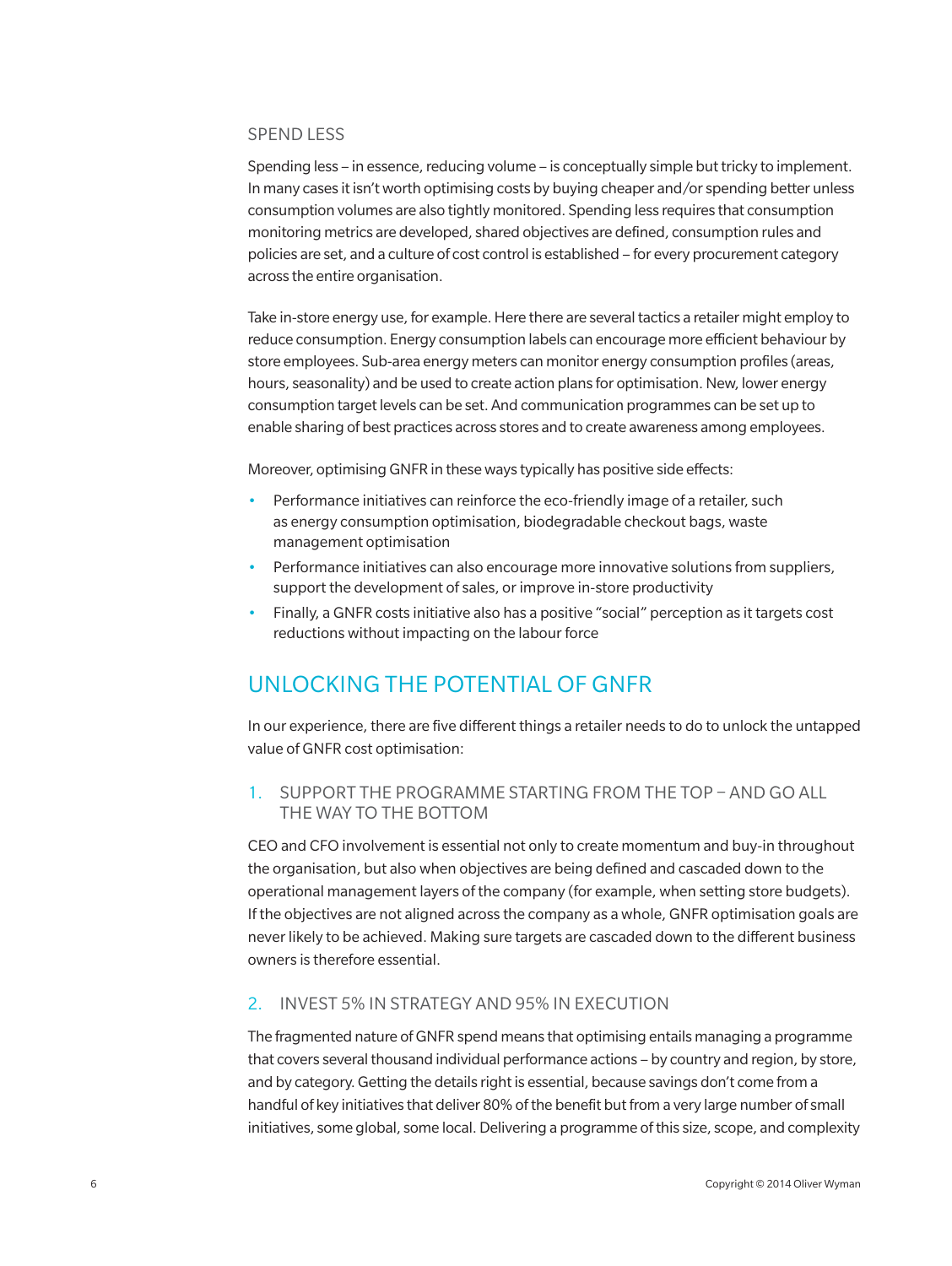requires strong project management capabilities, and the establishment of tools and methods to prioritise appropriately, allocate resources, and monitor progress.

#### 3. DRIVE CHANGE THROUGH WORDS AND DEEDS

Change management is essential for such initiatives. To convince sceptics, recommendations need to be supported by fact-based business cases and tangible analysis. And when it comes to changes in usage or specifications, management need to be exemplars, championing the shift in culture required. A coordinated communication plan will be needed to support the change process, and this is a major commitment in itself. It might require a "roadshow" to visit every store, highlighting how proposed changes affect the bottom line and explaining how they have been arrived at – with particular attention paid to any changes that will be visible to customers.

#### 4. SET UP A NEW OPERATING MODEL FOR GNFR

Bringing GNFR costs down significantly – and keeping them down – always requires a new, holistic approach. This means hiring professional buyers for each category, paired with a lead prescriber to define shared technical and procurement strategies: these buyers need a career path that offers similar opportunities as for GFR buyers, and there should be opportunities to move between GFR and GNFR. It requires striking the right balance between the level at which a procurement category should be managed (worldwide, national, or regional) and the way internal clients (prescribers and users) are organised. And it means securing rigorous and systematic provisioning processes that extend right down to store level to track user satisfaction, monitor spend, and ensure compliance with master agreements.

#### 5. SECURE BOTTOM-LINE IMPACT

Making sure that the impact of cost reduction really does make it to the bottom line is vital for demonstrating success and sustaining support for the programme. Savings targets must be embedded in the budgeting process to avoid them simply "evaporating", and there needs to be a detailed reconciliation between expected procurement savings and actual financial impact to ensure buy-in from all parties involved. Building an e-procurement tool is one way to ensure effective contract enforcement and track consumption evolution.

## CONCLUDING REMARKS

To get the most from GNFR optimisation, it needs to be much more than just "another project from the procurement department" and to go far beyond "cost cutting" or "negotiations". If a leadership team really wants to maximise the value of such a project, and systematically explore and exploit all cost levers, this will mean mobilising and engaging with the entire organisation.

When GNFR optimisation projects are addressed in this way, they can generate enormous benefits, greatly improving a retailer's overall profitability and freeing up funds to invest in new growth opportunities. Capturing the savings available is a real challenge – but the value at stake makes it one worth meeting head on.